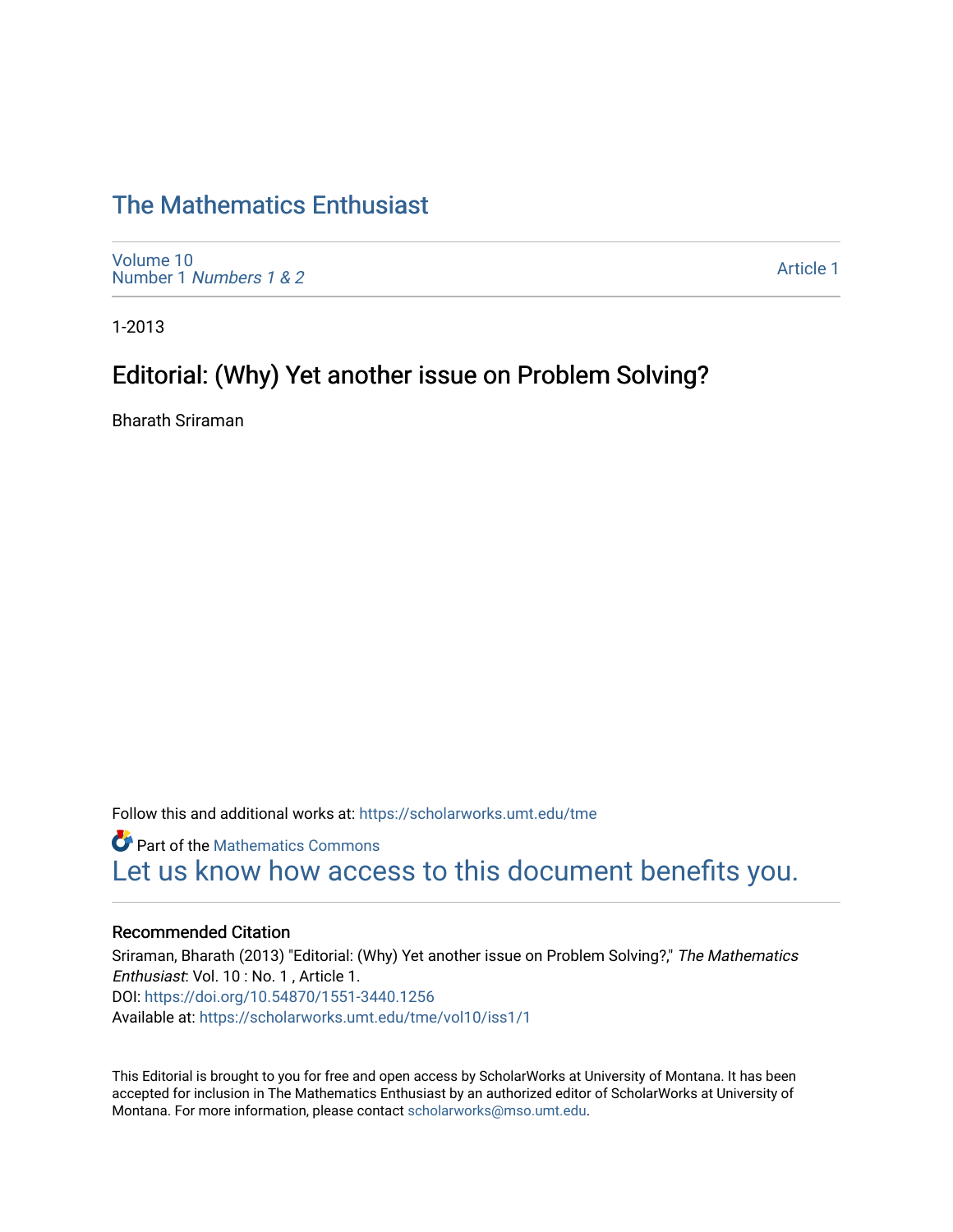## **Editorial: Why (yet) another issue on Problem Solving?**

### *Bharath Sriraman*

This is the  $10<sup>th</sup>$  volume of The Mathematics Enthusiast, consisting of 500+ pages in 18 articles that give reflections, directions and the state of the art of mathematical problem solving as it relates to the field of mathematics education. This impressive collection compiled and guest edited by Manuel Santos-Trigo and Luis Moreno-Armella contains a treasure trove of scholarship from both the pioneers of this area of research (Alan Schoenfeld, Richard Lesh, Frank Lester, among others) as well as reports on new areas of study from Mexico, France and Spain. Two of the articles (Mamona-Downs & Downs, Selden& Selden) discuss the connections between problem solving and proof, and one piece (Flores & Braker) explores an interesting open-ended problem. There are many themes in this double issue- For instance those interested in advances in problem solving as a result of new technologies such as haptic devices will find articles (e.g., Hegedus) that report on cutting edge investigations. Others interested in cognition and learning trajectories as a result of problem solving practices will find articles that cater to this particular taste. The reflections by forerunners such as Alan Schoenfeld and Frank Lester are well worth reading for anyone that wants to catch up with developments in problem solving in the last 40 years.

Mathematics education (in the U.S) has been victimized as not having "really" progressed in terms of experimental research by the National Mathematics Advisory Panel (see Greer, 2008), which prescribed algebra as a panacea to cure our students mathematical ills. As noted in an earlier survey (English & Sriraman, 2010) and numerous articles in this double issue, there have been tremendous advances in the area of problem solving which unfortunately did not translate into curricular or "test-score" gains as measured by the testing industry. Problem solving as implemented in schools in the 90's also became a fad caught in the pendulum swing of mathematics education reform. Polya style heuristics that capture the nuances of real mathematical thinking became didactically transposed and dogmatized by the textbook industry into prescriptive condition-action rules or flowcharts (Lesh & Sriraman, 2010). Several articles in this double issue revisit Polya style heuristics and capture its real essence. Some provide existence "proofs" of the mathematical thinking young children are capable of when presented with semi structured open-ended problems in conditions that foster novelty (see Lesh, English, Riggs & Sevis). This should offer the community hope that problem solving research and well documented empirically validated skill sets can be promoted and made relevant for the new generation of school children, particularly in an age where thinking across the disciplines is necessary in many professions. Hopefully this answers the question posed in the title of the editorial.

The journal imposed an 18 month embargo on submissions (**which will end on 04/2014**) to clear up the backlog of articles as well as make room for special issues in the works. In 2011, the journal received the honor of being selected by National Science Foundation's Math and Science Partnership (MSP) program committee to assemble and publish a set of papers over the next two years to expand avenues for more MSP projects to share what they are learning about

**The Mathematics Enthusiast**, **ISSN 1551-3440, Vol. 10, nos.1&2**, pp. 1-2 2013©The Author(s) & Dept. of Mathematical Sciences-The University of Montana